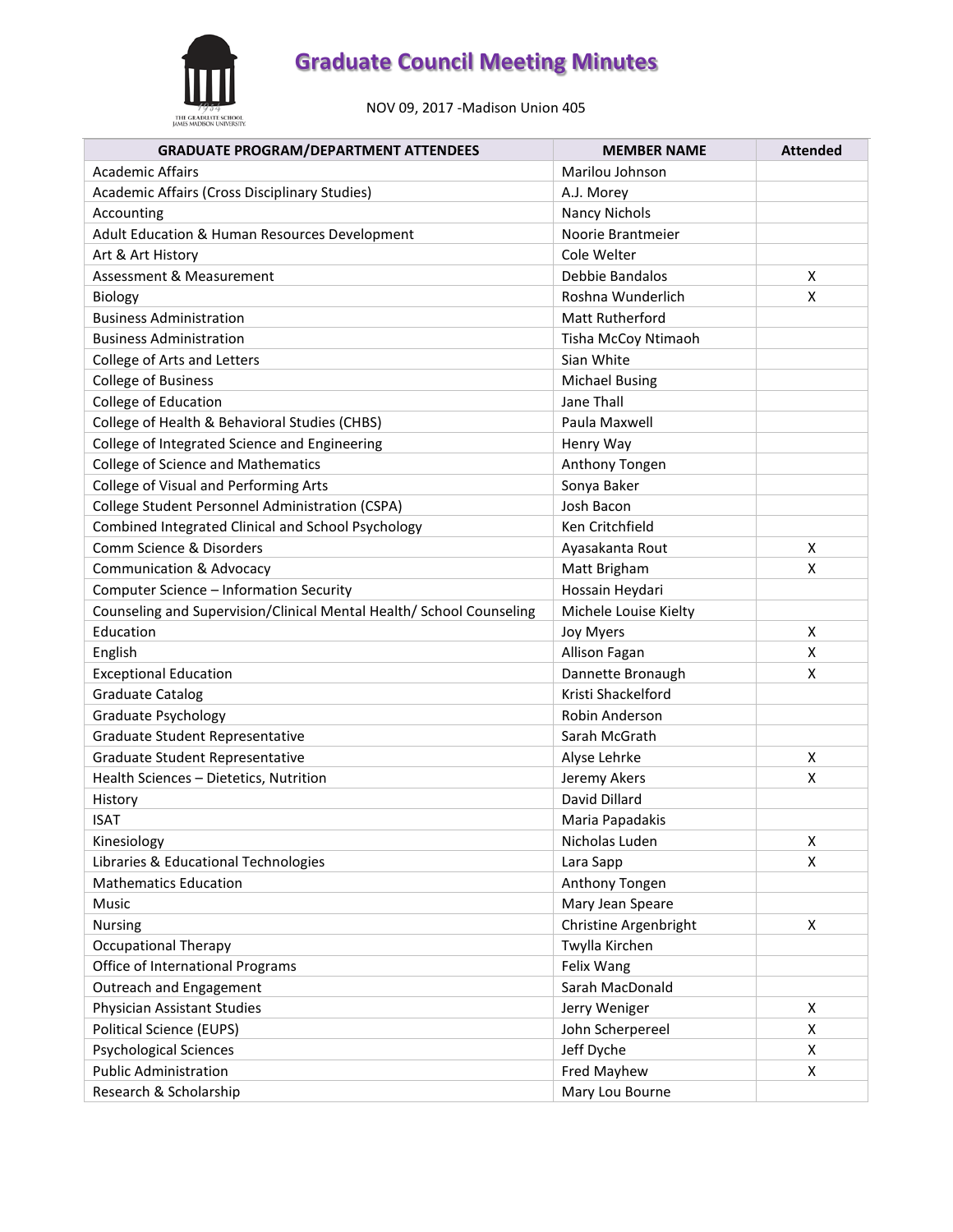NOV 09, 2017 -Madison Union 405

| <b>GRADUATE PROGRAM/DEPARTMENT ATTENDEES</b> | <b>MEMBER NAME</b>     | <b>Attended</b> |
|----------------------------------------------|------------------------|-----------------|
| School Psychology                            | Tammy Gilligan         | х               |
| Sports and Recreation Leadership             | Julie Wallace Carr     | x               |
| Strategic Leadership                         | Karen Ford             | x               |
| The Graduate School                          | Laura Ryman            | x               |
| The Graduate School                          | Lynette Michael        |                 |
| The Graduate School Associate Dean           | <b>Michael Stoloff</b> | x               |
| The Graduate School Dean (Chair)             | Jie Chen               | x               |
| <b>WRTC</b>                                  | Michael Klein          | x               |
| The Graduate School (Guest)                  | Joshua Baugher         | χ               |

#### **1. Approval of the Graduate Council Meeting Minutes 10/12/2017:**

• The Graduate Council approved the minutes on motion by Dannette Bronaugh and seconded by Roshna Wunderlich.

#### **2. Announcements, Reports, and Updates:**

- *a. GA requests in the 2018-19 Budget Development Process*
	- All program directors who need more graduate assistants are encouraged to work with department heads, AUH and Academic Deans. Submit budget initiatives through your college rather than going directly through the Graduate School.
	- Following the Provost's guidance, TGS has worked with all academic deans to develop and prioritize a set of criteria that will be used for consideration of GA requests.
	- The graduate school will only be receiving GA requests from Deans.
	- The deadline for the submissions of GA requests is December 11, 2017.

#### *b. Dr. Coltman was introduced by Dr. Chen*

- Dr. Coltman came to meet and greet everyone and asked everyone to introduce themselves and their respective departments; she commended all for their efforts in support of graduate students.
- The purpose of her visit to the Graduate Council was to receive feedback and run a Q&A about any thoughts or concerns:
	- **Q:** Communications Sciences and Disorders program shared that they rely largely on their own funding for recruitment of international students. They attract a national and international audience to their program. Unfortunately, JMU does not guarantee in-state tuition rates for students on assistantships and this is an impediment to recruiting the best students..
	- **A:** JMU already allows for some out-of-state graduate students to receive in state tuition rates; this occurs through the "V-LIST" process. The V-List is JMU's interpretation of state code with consideration of JMU budget constraints. The Graduate School understands this issue has an impact on all JMU graduate student recruitment. The graduate school is developing strategies and recommendations to present to the Provost to expand the V-List.
	- **Q:** The English Department mentioned that they are recruiting very good students who are being enticed to attend other universities that offer higher assistantship funding. The #1 reason they are not attending JMU is because they are receiving more funding elsewhere.
	- **A:** The Provost is very familiar and sympathetic with this issue and will consider this concern as future budgets are developed.
	- **Q:** Can you summarize the email Michael Stoloff sent to GC in regards to Tax Plan Proposal?
	- **A:** The current the federal tax plan makes both the graduate assistant's stipend and her/his tuition remission taxable. The email links to articles that present scenarios that may occur if this tax plan is enacted. The message and links present various ways individuals can let legislators know about the negative impact of this tax plan on graduate students. JMU is among the graduate schools in Virginia that have signed a statement to our federal legislators regarding the tax plan. The letter brings to light the negative impact of the tax plan and advocates for all graduate students.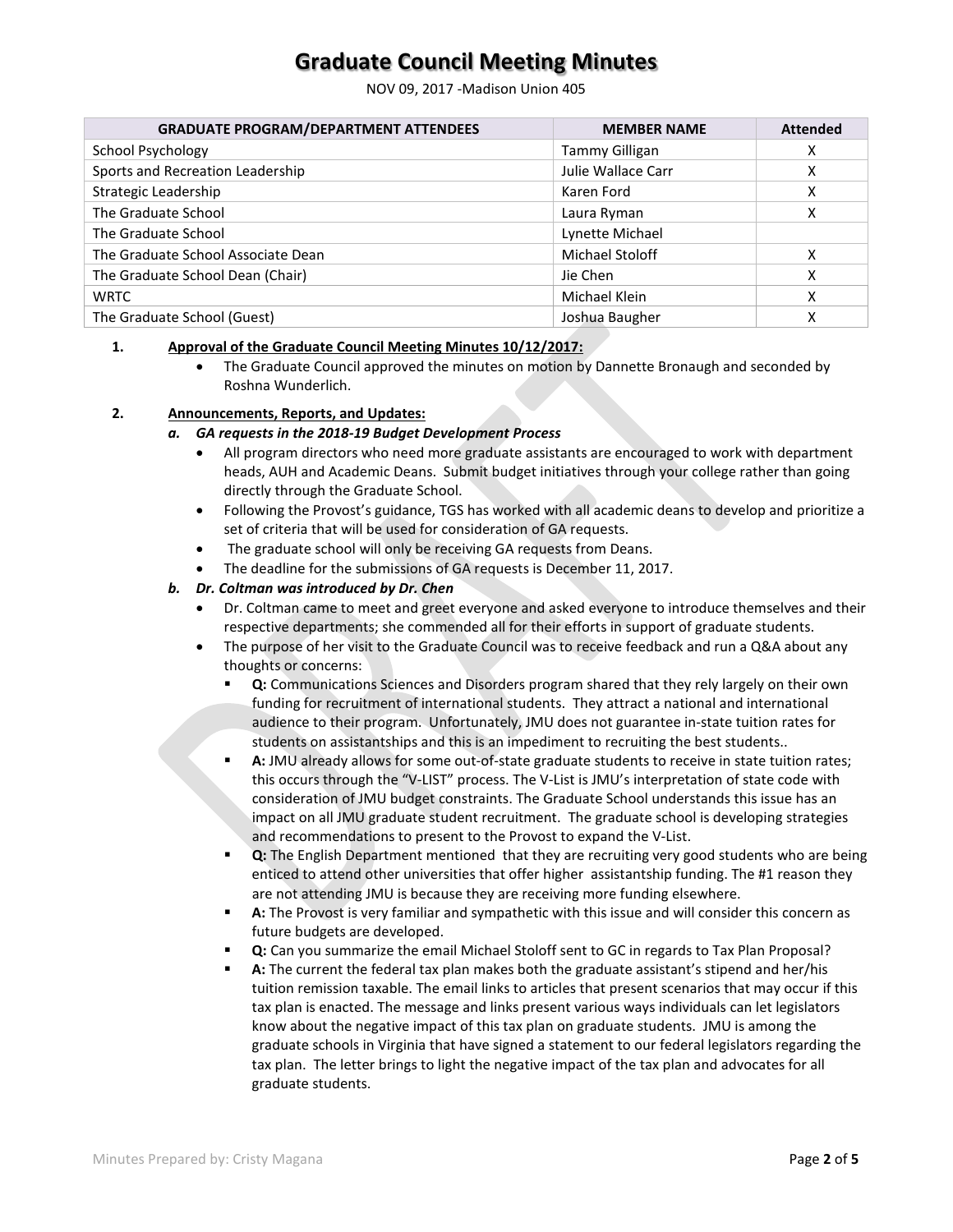NOV 09, 2017 -Madison Union 405

- **Q:** Why is the 3-Minute Thesis Competition taking place in January? Is there a reason for this date? Also, do students need to be currently enrolled at JMU, or can they be recent graduates?
- **A:** The date was necessary to allow the winner to participate in the regional competition at the Conference of Southern Graduate Schools on February 23-26, 2018. The student needs to be a currently enrolled student. They need to have a thesis, dissertation or capstone project rather than just a research project. The presentation can focus on the general concept and does not necessarily need to include the final results. During a 3-minute thesis presentation, students should summarize the rational and methodology for addressing their question. Students can explain the implications of what their expected results. The presentation should be designed for audiences who are unfamiliar with the subject being investigated.
- *c. Student Services Support Announcements (Laura Ryman)*
	- The announcements handout was reviewed to include some highlights:
		- The Inaugural 3 Minute Thesis competition is on January 25, 2018 @ 6PM; five students have registered.
			- Registration is open please visit[: JMU Three Minute Thesis Competition.](https://www.jmu.edu/grad/current-students/three-minute-thesis.shtml)
			- Students should contact **Alyse Lehrke:** [lehrkeat@jmu.edu](mailto:lehrkeat@jmu.edu) for more information and schedule preparation workshops.
		- Commencement December 15, 2018. Please submit your RSVP's.
		- Travel Grants: \$8,100 dollars in Travel Grants were awarded to 19 students and 12 graduate programs are represented among those recipients. If interested in serving on the selection committee please email **Alyse Lehrke:** [lehrkeat@jmu.edu.](mailto:lehrkeat@jmu.edu) Upcoming deadlines: January 15, and March 31<sup>st</sup> (correction from March 3)
		- Conference of Southern Graduate Schools Awards: JMU has submitted two nominees from biology and assessment and measurement.
		- Global Opportunity Scholarships: The deadline was November 1. We received 9 completed applications. \$1000 scholarships that can be applied to tuition only.
		- **Graduate Community Newsletter Deadlines: November 15**
		- Graduate Student State Scholarship Program: December 15 Deans will receive an email to begin discussions with your Deans.
		- Curriculum and program changes deadline for 2018-2019 catalog: March 15th, 2018
		- Graduate Showcase of Research and Creative Activities, and The Graduate School Awards Reception: Thursday, April 19th.

#### *d. Development of Criteria for RA Support*

- In collaboration with the Office of Research and Scholarship, The Graduate School has been developing criteria for research assistant support. Stipends for RA positions will be paid through externally funded projects. A separate budget for RA tuition support will be established.
- All future applications and requests for RA support will be reviewed and considered under the criteria. Details will continue to be worked out; any updates will be shared as they become available.
- This is a new category of support at JMU for graduate students to have an additional source of funds for RAs.

#### *e. Graduate Student Association Report*

- Sarah McGrath shares some announcements to the Graduate council:
	- November Monthly Meeting: The focus will be on Graduate Student Health and Personal Wellness. JMU student health services speakers made presentations on available resources; the presentation was livestreamed via Facebook.
	- GSA discussed Health Insurance for Graduate Students. This issue will be one of GSA's initiatives They will present their concerns at the Board of visitors meeting in April 2018. GSA encourages programs to share any personal stories and information with Sarah so she can include these in her presentation. GSA's vice president will be sending an email to all graduate students asking them to complete a brief survey to gather information on health coverage needs, types required, and insurance basics.
		- GSA Happy Hour: Tomorrow at Ruby's Arcade. Friday, November 10th 5-7pm at Ruby's Arcade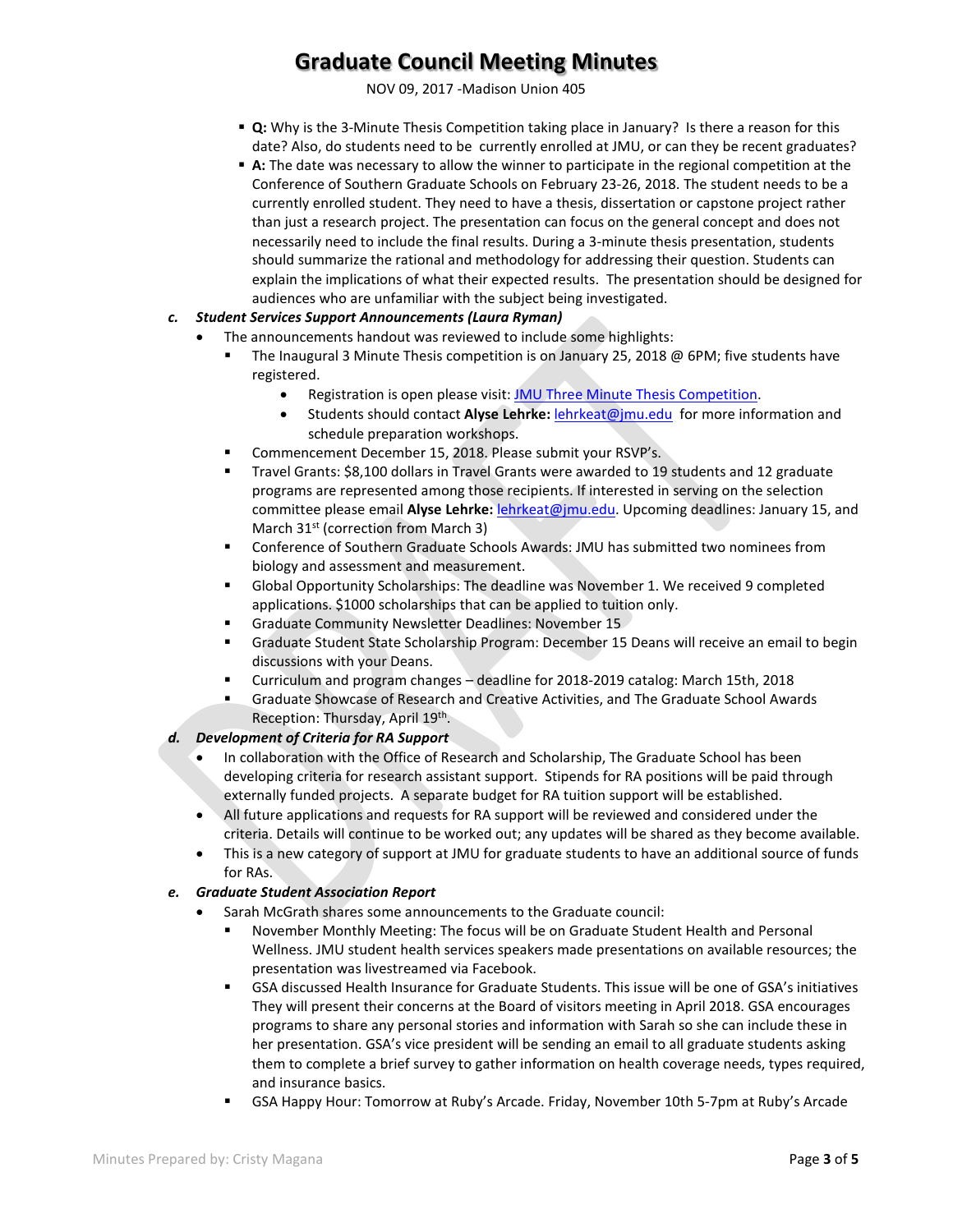NOV 09, 2017 -Madison Union 405

- Ugly sweater Party at Madison Hall; Milk and cookies, holiday movie/music, relaxation.
- Grad n Go: 12 donation boxes are in place around campus. GSA encourages all to donate.
- GSA will help sponsor a people's choice award for the 3 Minute Thesis Competition.
- Dr. Chen asked Sarah to email announcements to include in Graduate Council minutes.

#### **3. Discussion and Action Items:**

• Graduate enrollment strategies: recruitment, admissions, matriculation-encouragement strategies, and student support (Michael and Laura)

- JMU has a record number of students this year, in part because last year we had a record number of applications.
- TGS suggests that all programs be strategic in their admissions processes. Based on our APR and Graduate Council Retreat, here are 4 things programs can do to make it more likely that our best applicants accept our offers of admission:
	- **1. Think about Overbooking your 1st round of admissions**-Admit more than the number of student you ultimately want to enroll. Base the number of admission offers you make on historical data on admissions and enrollment. If programs don't have this information, these data can be provided by Lynette Michael or Josh Baugher.
	- **2. Be Quick to Appoint GA's-** Ideally, include offers of GA positions within your admission letter. Tell your very best admitted students that they have a GA position as an incentive to accept offers of admission.
		- **In State/ Out of State-** Don't be overly concerned with the number of assistantship offers you make to out-of-state students. If your best applicants are out-of-state students, and you have assistantship positions available, you can make a few more out-of-state assistantship offers than you have. More details about in-state and out-of-state assistantship numbers will be shared in December in an e-mail from Laura Ryman and Josh Baugher. TGS is trying to make it possible to offer assistantships to more out-of-state students. More assertively recruit your best students, regardless of residency status and let TGS deal with the tuition funding issues.
	- **3. Develop strategic alliances with non-academic departments that have GA positions-** There are many department that have GA positions outside of academic units. They hire your students. Develop alliances that allow your students to quickly line up these out-ofdepartment assistantships.
	- **4. Use the Scholarship Program strategically-** We will continue to have scholarships available to incoming students. Make the scholarship offers early, in admissions letters, immediately after admissions letter, quickly, to provide incentive for student enrollment.
- **Questions & Comments:**
	- Can we allow students to apply to assistantships through Joblink before they accept offers of admission? Admitted students may apply for assistantships through Joblink, and they can interview for positions, before they accept our offers of admission. Students should not accept offers for assistantships until they have accepted our offers of admission.
	- Why are there so many GA positions in administrative departments? JMU has historically developed many GA positions in administrative departments. We do not have the ability to move them to academic departments, but we can take advantage of these positions as we recruit students
	- Is there a list of administrative departments that have GA's? Laura Ryman will create a list and distribute it to Program Directors.
	- The e-mails from Program Directors that TGS has been collecting will begin to be sent to students who inquire about your programs starting next week.
	- Question for Michael Stoloff: Are you telling us to overbook of admissions over capacity? Yes! Overbook your offers of admission based on historical data regarding the number of students who have been offered admission and the number that typically enroll. Overbooking of GA's